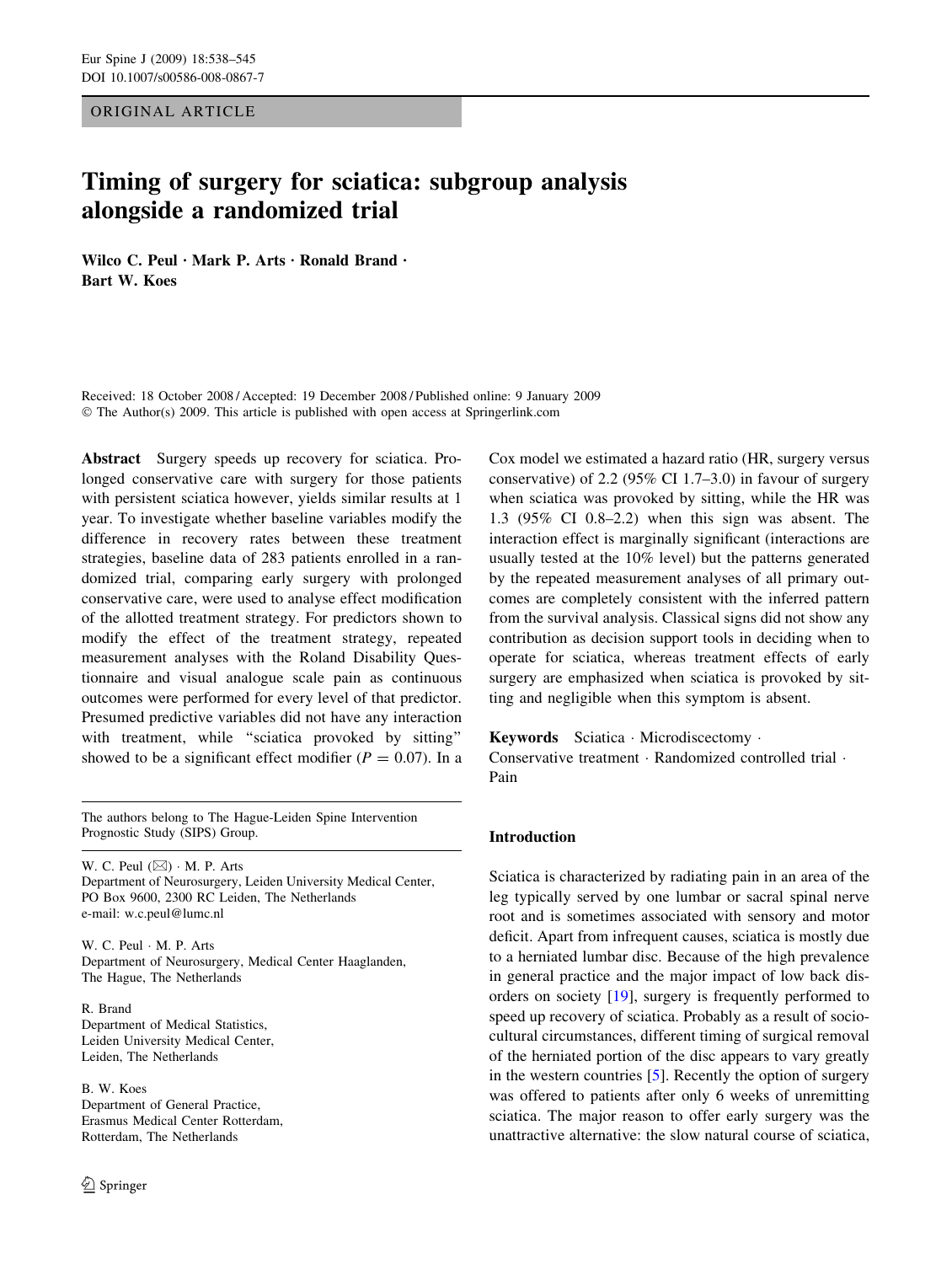occasionally extending over 4 years [\[1](#page-7-0), [24](#page-7-0)]. Globally two options were available: (1) early surgery and (2) prolonged conservative care, possibly with surgery at a later date. Since surgery is economically affordable and relatively safe, most patients in western countries prefer early surgery rather than to wait for months or even years, risking long term work-disability and presence of chronic pain. Recently this study provided evidence that the prolonged conservative care strategy resulted in complete recovery at 1 year as similar as the surgical strategy, but it took twice as long compared to early surgery [\[15](#page-7-0)]. The 1-year effects of the two assigned treatment strategies were similar as far as function and pain were concerned in the randomized cohorts. The contribution of this study is that patients, opting for early surgery, now are able to base their decision on realistic data about the alternative strategy, with similar outcomes at 1 and 2 years [[17\]](#page-7-0)compared to early surgery. Individual decisions regarding early surgery or not are still difficult to make. Since treatment effects can differ between subgroups of patients, this might influence the indication for early disc surgery.

Therefore, it would be of great interest to patients and physicians to define determinants which occur early in the course of sciatica and predict the speed of recovery with either prolonged conservative care or early surgery. Insight in these determinants may help in the decision about when to perform surgery. We carried out a subgroup analysis of data from the aforementioned randomized trial to evaluate anamnestic, neurological and radiological variables which might in theory influence the difference in rate of recovery between the two treatment strategies.

## Methods

A multicenter prospective randomized trial was designed to determine for patients with a short duration of severe sciatica, whether early surgery resulted in a more effective outcome during the first year, compared to a strategy of prolonged conservative treatment possibly with delayed surgery if indicated. The medical ethics committee at each of the nine participating hospitals approved the protocol. Written informed consent was obtained from all patients. Details of the design, study protocol and prognostic variables are previously published together with the primary outcomes [\[14](#page-7-0)].

# Patients

Eligible patients were 18–65 years of age, with radiological confirmation of a clinically expected disc herniation causing an incapacitating lumbosacral radicular syndrome lasting between 6 and 12 weeks as documented by the attending neurologist. At the time of enrolment and randomization an independent research nurse verified persistence of complaints and surgical indication. Patients were excluded if they presented with a cauda equina syndrome or severe paresis (MRC $\lt$ 3). Identical complaints in the past 12 months, a history of spinal surgery, bony stenosis, spondylolisthesis, pregnancy or severe comorbidity also led to exclusion. A computer generated permutedblock scheme was used for randomization, stratified according to center  $(n = 9)$ ; see Appendix). The patients were randomized by opening an opaque envelope containing the patient's assigned strategy. Obviously it was not possible to blind patients or their physicians.

# Treatment

Early surgery was scheduled within 2 weeks of assignment and only cancelled if spontaneous recovery occurred before the date of surgery. Under either general or spinal anaesthesia the herniated part of the disc was removed together with as much as possible degenerated nuclear material. Bony removal to gain access to the disc space was minimized and likewise subtotal disc excision was never pursued. The duration of the hospitalization depended on the patient's functional abilities. Since the protocol of the participating surgical departments was not changed, usual care was provided. At home the rehabilitation process was supervised by the physiotherapist on the base of a standardized exercise protocol. Patients were advised to resume their regular jobs from 6 weeks on, depending on the nature of the work. Postoperative care included out-patient control at 8 weeks or earlier if the patient worried about the course and suffered aggravation of symptoms.

Prolonged conservative management was provided by the general practitioner. Ample information was provided about the favourable prognosis. If necessary the prescription of pain medication was adjusted according to existing clinical guidelines. If there was considerable fear of movement, the help of a physiotherapist was recommended. Further on treatment was aimed mainly at resumption of daily activities. However if sciatica was still present at 6 months after randomization, microdiscectomy was offered after a repeat magnetic resonance imaging (MRI) showed the disc herniation again. Increasing drugresistant leg pain or progressive neurological deficit were reasons for performing surgery even before 6 months.

# Outcomes

Functional outcome assessed by means of the Roland Disability Questionnaire (RDQ) for sciatica, intensity of leg or back pain by a 100-mm visual analogue scale (VAS) for leg pain (VAS-leg and VAS-back) and a questionnaire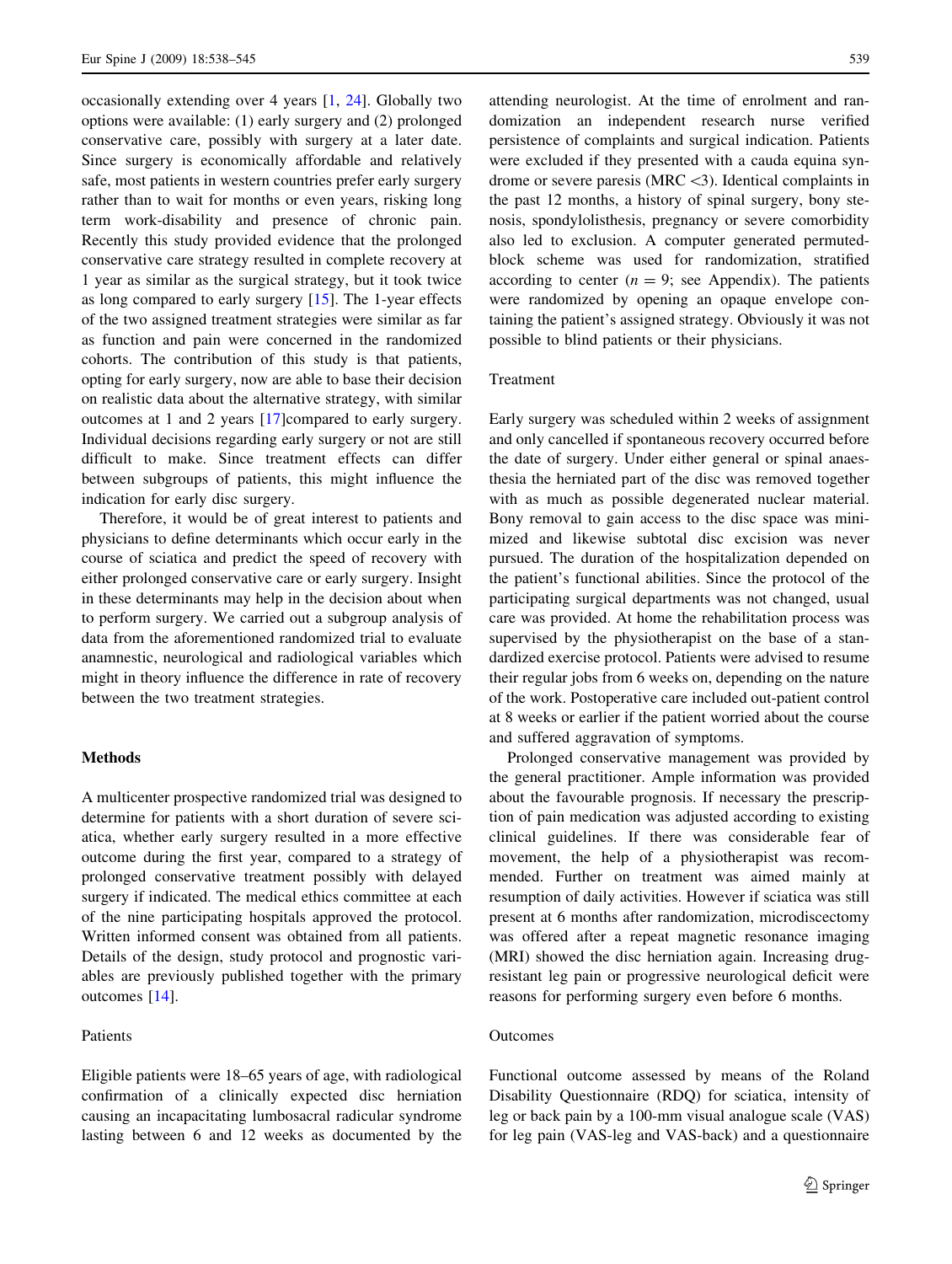of patient's global impression of change questionnaires on a 7-points Likert self-rating scale of recovery were filled out at 2, 4, 8, 12, 26, 38 and 52 weeks [[6,](#page-7-0) [13\]](#page-7-0).

For the current subgroup analyses, the patient's perceived recovery was used as dependent variable in dichotomized form, hence easily interpretable in general practice. ''Very much improved'' and ''much improved'' were coded as recovered, while ''minimally improved'', "no change", "minimally worse", "much worse" and "very much worse" were coded as not recovered. This global impression of change was recorded during every follow-up moment during the first year. The outcome variable under study is the time till first occurrence of "recovery" as defined above.

# Prognostic variables

Possibly prognostic determinants were selected on the basis of classical physiological hypotheses or resulted from earlier studies. These socio-demographic, symptom, neurological and radiological variables (Table 1) were collected before randomization was performed.

#### Statistical analysis

Data collection and quality checks were performed using the ProMISe data management system of the Department

Table 1 Predefined prognostic variables

| Demographic variables                                                                  |
|----------------------------------------------------------------------------------------|
| Age $\leq 40$ years versus $\geq 40$ years                                             |
| Intellectual versus physically demanding job                                           |
| Anamnestic and neurological variables                                                  |
| Acute start LSRS versus slow start                                                     |
| History of back pain versus no history                                                 |
| Influence of coughing, sneezing on complaints versus no influence                      |
| Difficulty to put on shoes and/or socks versus no difficulty                           |
| Straight leg raising $\leq 60^{\circ}$ versus $> 60^{\circ}$                           |
| Positive crossed straight leg raising sign versus negative sign                        |
| VAS-pain $>70$ mm versus $<$ 69 mm                                                     |
| Tingling/numbness in pain area versus no tingling                                      |
| Pain leg worse by sitting versus no worsening                                          |
| McGill affective high score versus low score                                           |
| Radiological variables                                                                 |
| MRI disc sequester versus contained disc herniation                                    |
| MRI circumferential gadolinium enhancement versus no<br>enhancement of disc herniation |
| Mediolateral versus median and lateral disc herniation                                 |
| Miscellaneous variables                                                                |
| Preference for surgery versus no preference for surgery                                |
| Disc herniation at L5S1 versus L4L5                                                    |
|                                                                                        |

of Medical Statistics and Bioinformatics of the LUMC. All statistical analyses were carried out using SPSS version 14.0.

The outcome "recovery" and the time until this event occurred, were studied in the framework of survival analysis. A Cox proportional hazards model was used in all analyses. Effect modification of each predictor was tested in a model containing the treatment allocation, the predictor and the interaction between them. If the P-value of the interaction term was  $\langle 0.10 \rangle$ , the interaction was classified as "significant" in view of the lower power of such interaction tests. If a predictor was shown in this way to exert an effect modification on the binary outcome "recovery" the same model (two main terms  $+$  interaction) was specified in a repeated measurements analysis of variance for two continuous outcomes (RDQ and VAS). Here the approach was not to formally test the significant, but to estimate the outcome in the strata created by the interaction to verify whether a consistent behaviour was presented between dichotomous and continuous outcomes. Following the analysis of the interaction effects, explorative Cox regression analyses of other basic demographic, neurological and radiological variables, chosen because of a clinically plausible relationship to outcome measures, were carried out.

# Results

Baseline demographic and neurological variables did not differ between groups. The unadjusted hazard ratio (HR) as estimated in a univariable Cox model with recovery as endpoint was 2.0 (95% CI 1.7–2.2), favouring early surgery (Fig. [1a](#page-3-0)). Bivariate testing of the predefined prognostic variables showed a significant interaction effect of ''sciatica provoked by sitting'' with the ''treatment strategy''  $(P = 0.07)$ , but no significant interaction effect of any of the other predefined variables was found (Table [2\)](#page-4-0). Interestingly the presumed influence of classical neurological tests on speed of recovery could not be confirmed and, in contrast to former medical beliefs interactions were even absent, showing equal recovery rates for different levels of these variables. Treatment preference of patients did not show any interaction with early surgery either.

A survival model with ''treatment-by-randomization'', "sciatica provoked by sitting" as well as their interaction, showed a differential effect on rate of recovery (Fig. [1](#page-3-0)b, c). A survival model without the treatment variable as an independent variable and thus only containing the presence or absence of sciatica provoked by sitting, did not provide any prognostic value for the speed of recovery rates. Patients with sciatica provoked by sitting did experience a slower rate of recovery when randomized to prolonged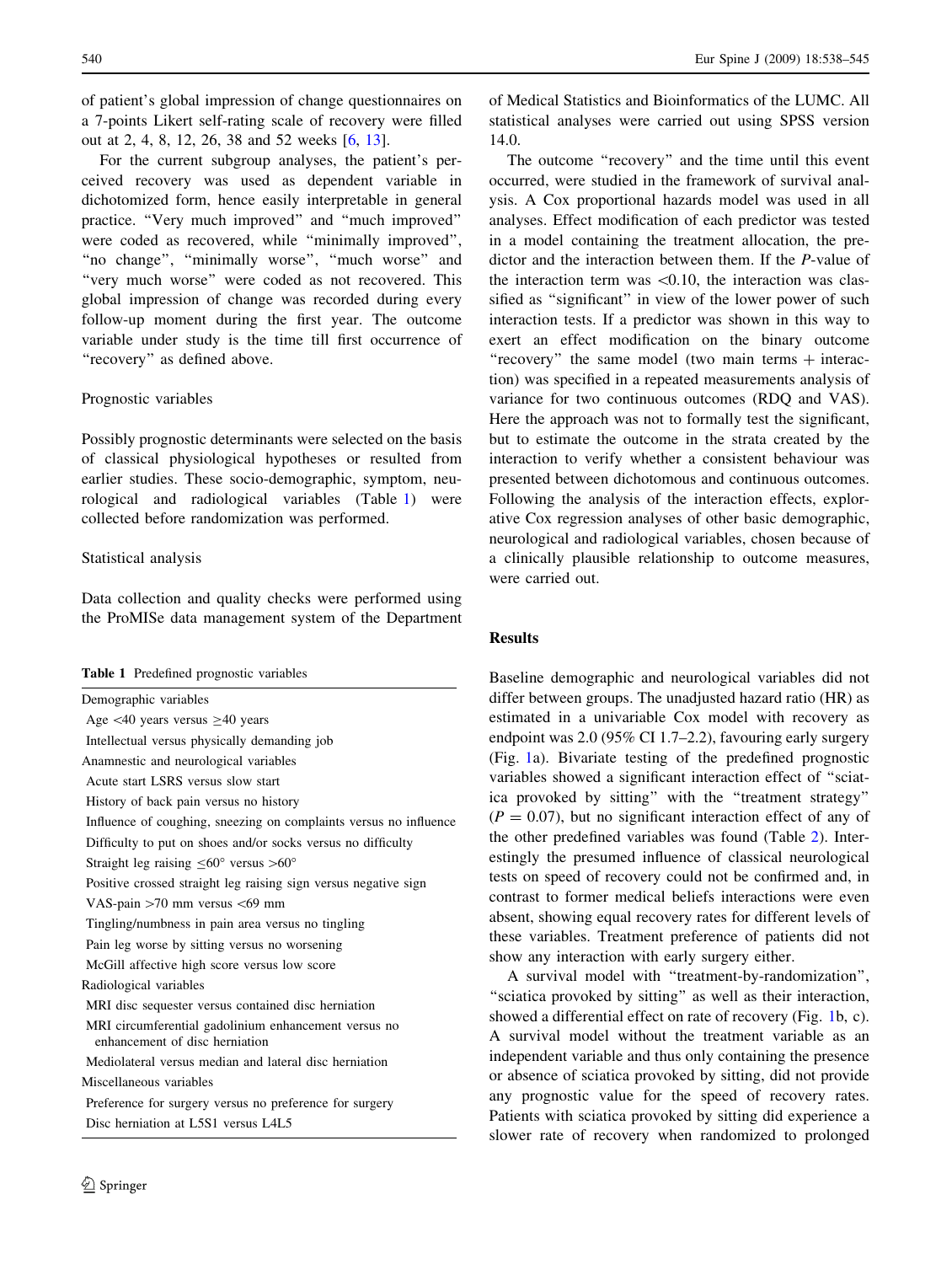#### <span id="page-3-0"></span>Panel A Unadjusted Survival Curves [17]



Panel B Sciatica not provoked by sitting



Panel C Sciatica provoked by sitting



Fig. 1 Cox proportional hazard analyses. Panel a presenting the original unadjusted curves [[17](#page-7-0)], while panels b and c represent stratified analyses, for sciatica not provoked by sitting and sciatica provoked by sitting, respectively

conservative treatment while surgery accelerated the rate of recovery with an estimated HR of 2.2 (95% CI 1.7–3.0). When patients did not experience leg pain provoked by sitting, the survival curves for both randomized treatment strategies come close together, corresponding with similar

average speed of recovery rates: HR 1.3 (95% CI 0.8–2.2). Repeated measurement analysis, stratified by ''sciatica provoked by sitting'', gave similar findings with RDQ and VAS pain outcomes showing diverging curves when sitting provoked sciatica. Areas under the RDQ and VAS back pain curves over the first year of early surgery compared to conservative treatment were even statistically different  $(P = 0.05$  and 0.03, respectively) in contrast to the original analysis without stratifying variables. These outcomes over the first year between early surgery and conservative treatment did not show relevant differences when sciatica was not provoked by sitting and early surgery even gave less favourable results during the first months compared to conservative treatment in this group (Fig. [2](#page-5-0)).

## Discussion

This randomized trial unequivocally showed that early surgery led to significantly faster recovery compared to prolonged conservative care but failed to present any interaction with (effect modification by) classical neurological signs and MRI findings. Remarkably only the anamnestic finding ''sciatica provoked by sitting'' showed interaction with timing of surgery, and thus influenced rate of recovery. These results were markedly consistent in stratified analyses of all primary outcomes over the first year and presented a larger effect size in favour of early surgery in those patients who were unable to sit as a result of sciatic neuralgia.

The finding that classic physical signs and high preference of the patient for surgery did not affect the results of treatment strategies was surprising and not expected. Currently most physicians and physiotherapists refer patients for surgery under the near mandatory condition that the straight leg raise test provokes sciatica [\[18](#page-7-0)]. The design of this trial made it possible to include enough patients with a negative straight leg raising test. These, however, form a minority which may be due to selection bias. Therefore these results must have to be interpreted very carefully, which also holds true for the findings regarding patient preferences. Earlier prognostic studies suggested a realistic relationship between patient's and doctor's preferences and expectations on the one hand and outcome on the other [\[11](#page-7-0)]. These expectations are still likely to play a major role since the patients in this randomized trial were all eager to undergo surgery; in fact this was their main motive to visit the outpatient clinic of the participating hospitals. Only a minority of patients did not have a clear preference for surgery and no patient had a preference for the conservative treatment strategy. Therefore the lack of influence of patient preferences on treatment strategies is not directly applicable to general practice.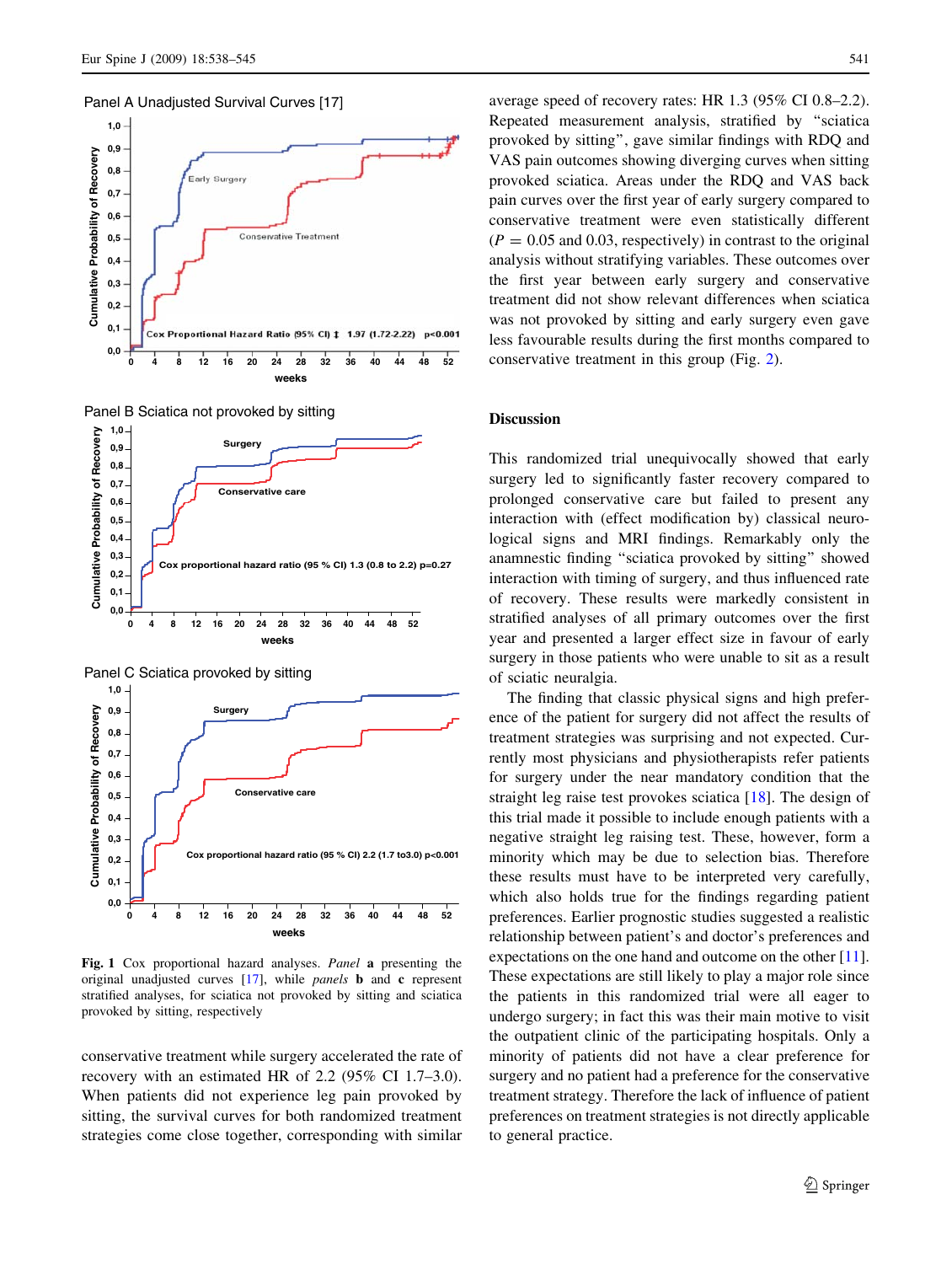<span id="page-4-0"></span>Table 2 Mean hazard ratios, with their lower to upper 95% CI for all predefined variables and their interaction with early surgery compared to prolonged conservative treatment with possible delayed surgery

| Subgroup                             | Proportion % | Lower | Mean | Upper | P-value<br>interaction |
|--------------------------------------|--------------|-------|------|-------|------------------------|
| Overall                              | 100          | 1.72  | 1.97 | 2.22  |                        |
| Age                                  |              |       |      |       |                        |
| <40 Years                            | 41           | 1.69  | 2.50 | 3.66  | 0.12                   |
| $\geq$ 40 Years                      | 49           | 1.21  | 1.68 | 2.32  |                        |
| Intellectual job                     |              |       |      |       |                        |
| Non-intellectual                     | 36           | 1.21  | 1.88 | 2.92  | 0.83                   |
| Intellectual                         | 64           | 1.45  | 2.00 | 2.76  |                        |
| Physical demanding work              |              |       |      |       |                        |
| Non-physical                         | 61           | 1.29  | 1.80 | 2.51  | 0.61                   |
| Physical demanding                   | 39           | 1.37  | 2.06 | 3.1   |                        |
| Sex                                  |              |       |      |       |                        |
| Male                                 | 66           | 1.57  | 2.12 | 2.87  | 0.64                   |
| Female                               | 34           | 1.20  | 1.87 | 2.92  |                        |
| Start sciatica                       |              |       |      |       |                        |
| Acute severe                         | 61           | 1.40  | 1.94 | 2.68  | 0.91                   |
| Slowly increasing                    | 39           | 1.27  | 1.89 | 2.79  |                        |
| Influence intra-abdominal pressure   |              |       |      |       |                        |
| Provocation sciatica                 | 73           | 1.57  | 2.10 | 2.81  | 0.45                   |
| No provocation                       | 27           | 1.06  | 1.70 | 2.74  |                        |
| Lasègue's sign                       |              |       |      |       |                        |
| Straight leg raising $>60^\circ$     | 25           | 1.17  | 1.92 | 3.15  | 0.88                   |
| Straight leg raising $\leq 60^\circ$ | 75           | 1.50  | 2.01 | 2.70  |                        |
| Crossed straight leg raising         |              |       |      |       |                        |
| Negative                             | 41           | 1.11  | 1.61 | 2.34  | 0.17                   |
| Positive                             | 59           | 1.64  | 2.28 | 3.18  |                        |
| VAS leg pain intensity               |              |       |      |       |                        |
| >70                                  | 54           | 1.35  | 1.94 | 2.79  | 0.98                   |
| $\leq 70$                            | 46           | 1.37  | 1.93 | 2.71  |                        |
| Sciatica provocation by sitting      |              |       |      |       |                        |
| No provocation                       | 24           | 0.80  | 1.30 | 2.2   | 0.07                   |
| Provocation                          | 76           | 1.70  | 2.24 | 2.99  |                        |
| McGill affective scores              |              |       |      |       |                        |
| Low score $<$ 3                      | 49           | 1.34  | 2.05 | 3.00  | 0.60                   |
| High score                           | 51           | 1.47  | 1.90 | 2.46  |                        |
| MRI sequester                        |              |       |      |       |                        |
| Contained disc herniation            | 59           | 1.40  | 1.96 | 2.74  | 0.81                   |
| Sequester                            | 41           | 1.23  | 1.84 | 2.75  |                        |
| MRI gadolinium                       |              |       |      |       |                        |
| No enhancement                       | 34           | 1.425 | 2.32 | 3.77  | 0.60                   |
| Enhancement                          | 66           | 1.38  | 1.97 | 2.83  |                        |
| MRI level disc herniation            |              |       |      |       |                        |
| L5S1                                 | 61           | 1.39  | 1.93 | 2.67  | 0.75                   |
| L4L5 or L3L4                         | 39           | 1.19  | 1.77 | 2.64  |                        |
| Preference for surgery               |              |       |      |       |                        |
| Strong preference for surgery        | 39           | 1.39  | 2.07 | 3.09  | 0.73                   |
| Some or no preference                | 61           | 1.38  | 1.90 | 2.61  |                        |
| Tingling/numbness pain area          |              |       |      |       |                        |
| No sensation                         | 10           | 1.1   | 2.3  | 5.1   | 0.66                   |
| Sensation                            | 90           | 1.5   | 1.9  | 2.5   |                        |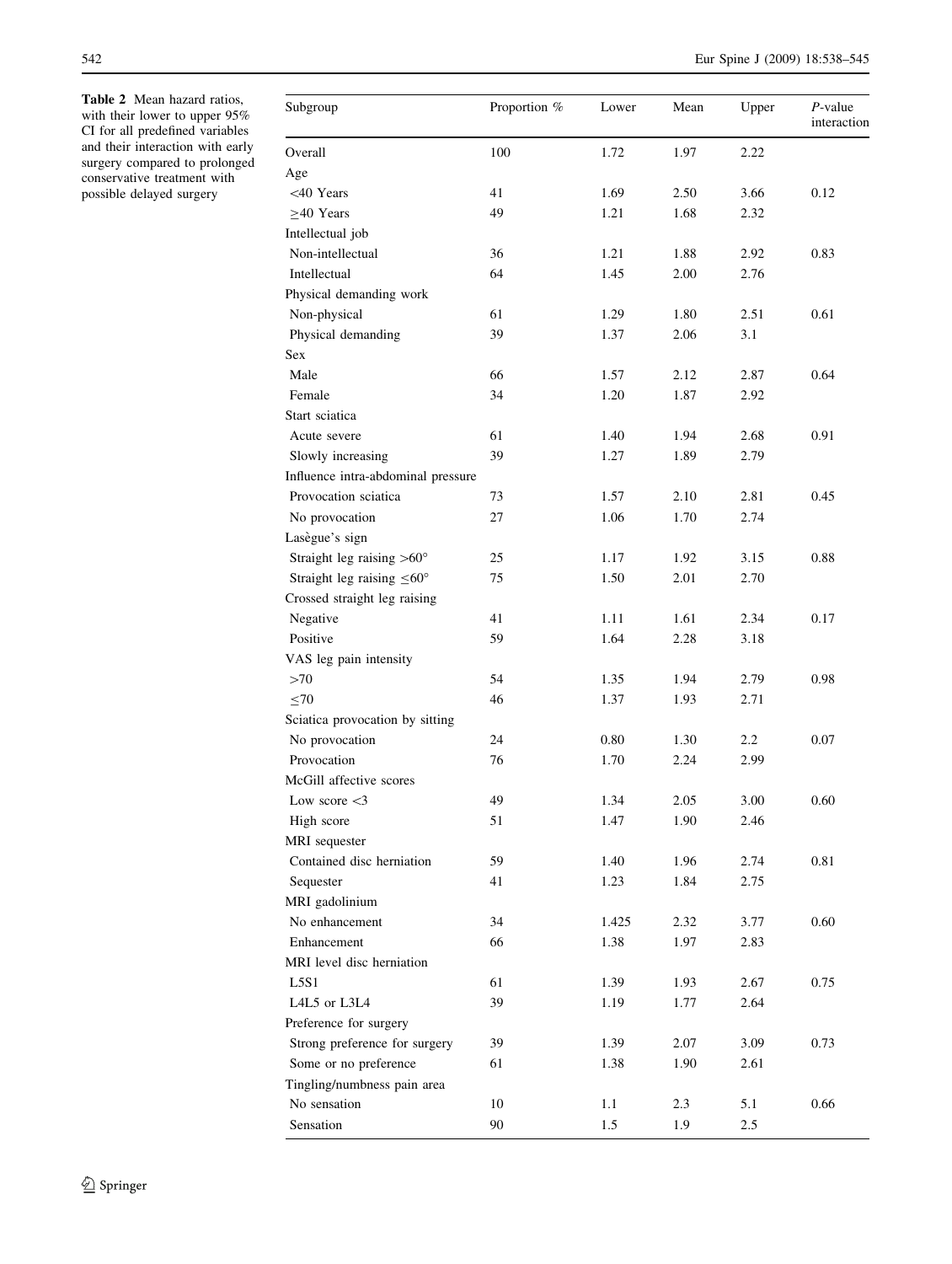<span id="page-5-0"></span>Fig. 2 Repeated measurement analysis curves of mean scores for Roland Disability Questionnaire (panel a), leg pain (panel b) and back pain (panel c) on a visual analogue scale stratified for ''sciatica provoked by sitting (the mean difference between areas under the curves are expressed by the corresponding 95% CI). All three panels show the 52-week curves with 95% CI represented by vertical bars at consecutive moments of measurement. Red lines represent the conservative treatment group, while the blue lines represent early surgery. Areas under the curve  $(AUC)$ are described by their mean  $\pm$  SE. Panel **a** represents the mean disability scores at consecutive moments of measurement stratified for sciatica provoked by sitting. The overall difference between the areas under the curves over 12 months is not significant for sciatica not provoked by sitting  $(P = 0.77)$  and significant for provoked by sitting  $(P = 0.05)$ in favour of early surgery. Panel b represents mean visual analogue scores for intensity of leg pain in millimetre. The difference between the mean AUC's is not significant for sciatica not provoked by sitting  $(P = 0.70)$  and significant for sciatica provoked by sitting  $(P<0.001)$  in favour of early surgery. Panel c represents mean visual analogue scores for intensity low back pain in mm. Starting with a lower intensity score when compared to leg pain, the mean AUC's exhibit no significant difference for sciatica not provoked by sitting  $(P = 0.47)$  and significant for sciatica provoked by sitting  $(P = 0.03)$ 

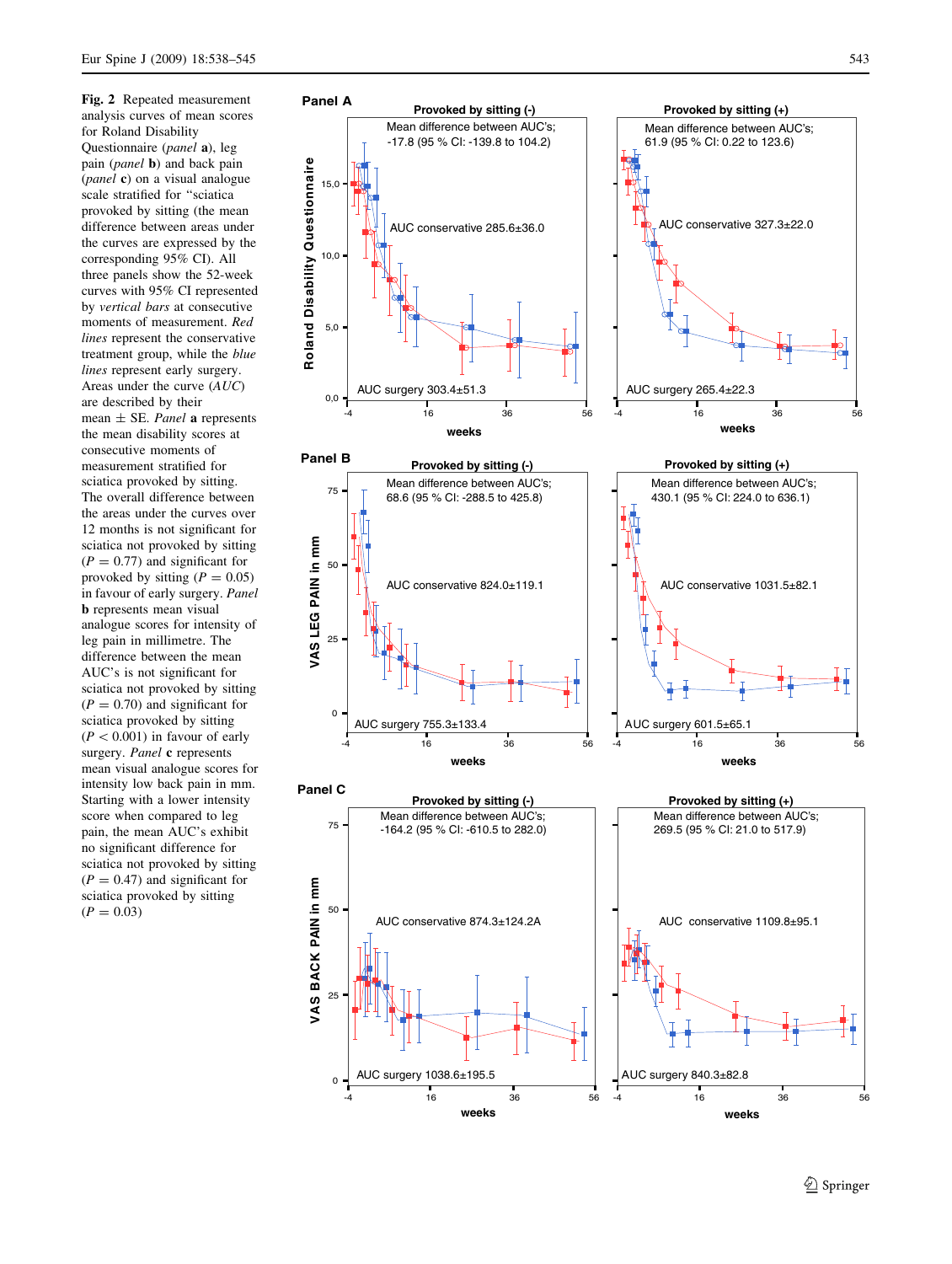In contrast with our expectations sequestrated disc herniations also failed to follow a significantly different course when allotted to early surgery compared to prolonged conservative care. Earlier radiological studies showed strong associations between the type of disc herniation and the natural course or surgical outcome of sciatica [\[8](#page-7-0), [23](#page-7-0)]. According to some authors sequestrated disc fragments were likely to resolve in the spinal epidural space, making surgery a pointless intervention  $[3, 4, 8]$  $[3, 4, 8]$  $[3, 4, 8]$  $[3, 4, 8]$  $[3, 4, 8]$ . Similar conclusions were drawn in the past in favour of MRI gadolinium rim enhancement of the disc herniation, representing neovascularization corresponding to macrophage resorption of the disc fragment  $[2, 10]$  $[2, 10]$  $[2, 10]$  $[2, 10]$ . The current study did not show any relationship between this variable and timing of surgery. Other important effectiveness studies suggested a relationship between spinal level of disc herniation and the surgical timing strategy. This was not confirmed by this analysis, which contains more solid data on duration of sciatica complaints and timing of surgery [[25\]](#page-7-0) and sample size [\[12](#page-7-0)].

While the scientific value of ''sciatica provoked by sitting'' as a prognostic variable might be debated, a similar result for this anamnestic variable was found in the randomized bed rest trial to predict the risk for patients undergoing surgery [[22](#page-7-0)]. Although only a marginally significant interaction effect was found by the Cox proportional hazard analysis, these results appeared consistent when repeated measurement analysis of primary outcomes was performed. Furthermore it is a simple question to ask and physiologically completely understandable that a patient, persistently unable to sit, will gain important relief of pain, quality of life and function with early surgery. On the other hand if patients do not suffer sciatica provoked by sitting, their chances of a beneficial result of early surgery, if any, are reduced. Most of the latter patients might be better off with prolonged conservative care. Since this subgroup, however, was relatively small, one must interpret these results carefully; further investigation in future studies on this subject is needed.

The lack of a prognostic value of physical signs and symptoms for the outcome of sciatica has been reported before, but these studies focussed on the long-term results and not on the short-term rate of recovery [\[7](#page-7-0), [9](#page-7-0), [21\]](#page-7-0). It still is important to define neurological deficits [\[20](#page-7-0)] when examining a patient but their predictive value, to alter a decision to operate or to advise patients to stay conservative for a prolonged time, is minimal or absent. Nowadays, spine-oriented clinics request MRI quite early in the course of sciatica to comfort their patients and discuss treatment and prognosis. This study shows evidence of absent predictive and no prognostic value for this diagnostic strategy. MRI is necessary for surgery but is an expensive decision tool and less informative than a simple question asked during the triage of patients before deciding whether to refer for surgery or not. Well informed patients with high leg pain intensity and disability scores may be offered early surgery [\[16\]](#page-7-0) especially when these baseline scores are combined with the inability to sit.

# Conclusion

Except for absent "sciatica provoked by sitting" early surgery compared to prolonged conservative care yielded significantly faster rates of recovery for all investigated variables, irrespective of their value. Neurological signs, patient preferences and MRI findings fail to affect the outcome of early surgery versus prolonged conservative care. A simple question might help patients and spinal surgeons to decide for the optimal "timing of surgery" strategy.

Acknowledgments This study was funded by grants from the Netherlands Organisation for Health Research and Development— ZonMW and the Hoelen Foundation, The Hague to Wilco C. Peul [ISRCT 26872154]. They did have no role in the preparation of the protocol, design, analysis, synthesis and preparation of manuscript. We are indebted to Mrs Gail Bieger for reviewing the manuscript and the patients for participation in this study.

Conflict of interest statement We declare that we have no conflict of interest.

Open Access This article is distributed under the terms of the Creative Commons Attribution Noncommercial License which permits any noncommercial use, distribution, and reproduction in any medium, provided the original author(s) and source are credited.

## Appendix

The participants of the Leiden–The Hague Spine Intervention Prognostic Study Group were as follows: Protocol Committee—W.C. Peul, B.W. Koes and R.T.W.M. Thomeer; Steering Committee—B.W. Koes, R.T.W.M. Thomeer, J.A.H. Eekhof, J.Th.J. Tans, W.B. van den Hout, W.C. Peul (principal investigator), R. Brand and H.C. van Houwelingen; Statistical analysis—R. Brand, W.C. Peul and H.C. van Houwelingen; Manuscript preparation— W.C. Peul, B.W. Koes and R.T.W.M. Thomeer; Study Group, Recruitment and Data Collection and Management—M. Nuyten, P. Bergman, G. Holtkamp, S. Dukker, A. Mast, L. Smakman, C. Waanders, L. Polak and A. Nieborg; Participating hospitals and coordinating physicians—Medical Center Haaglanden, The Hague—J.Th.J. Tans and R. Walchenbach; Diaconessen Hospital, Leiden— J. van Rossum, P. Schutte and R.T.W.M. Thomeer; Groene Hart Hospital, Gouda—G.A.M. Verheul, J.E. Dalman and